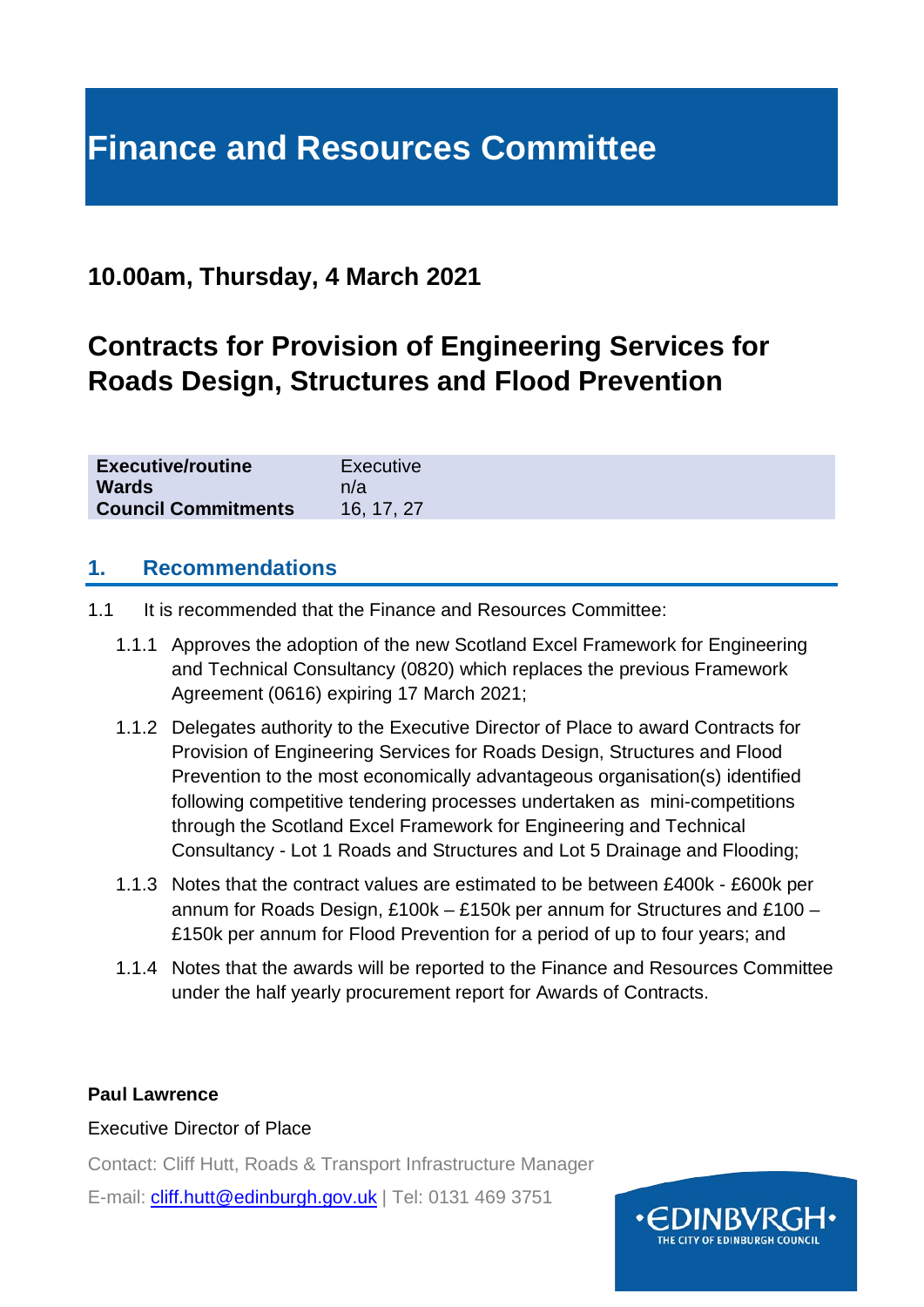# **Report**

# **Contracts for Provision of Engineering Services for Roads Design, Structures and Flood Prevention**

#### **2. Executive Summary**

- 2.1 This report seeks approval from the Finance and Resources Committee to:
	- 2.1.1 Adopt the Scotland Excel Framework for Engineering and Technical Consultancy (0820) which runs from 18 March 2021 until 17 March 2025; and
	- 2.1.2 Delegate authority to the Executive Director of Place to award Contracts for Provision of Engineering Services for Roads Design, Structures and Flood Prevention to the most economically advantageous organisation(s) identified following a competitive tendering process for each requirement. These Contracts will run for an initial period of two years with the option to extend for up to a further 12 months twice (undertaken at the sole discretion of the Council).

## **3. Background**

Scotland Excel Framework for Engineering and Technical Consultancy (0820)

- 3.1 The Scotland Excel Framework Agreement for Engineering and Technical Consultancy (0820) replaces the previous Framework Agreement (0616) which expires on 17 March 2021.
- 3.2 The Framework Agreement will provide the Council with a mechanism to procure a wide range of civil engineering and associated technical consultancy services.

#### Contracts for Provision of Engineering Services for Roads Design, Structures and Flood Prevention

3.3 The Roads and Transport Improvement Action Plan has identified a need to augment current in-house design resources by means of consultancy support to increase capacity to facilitate delivery of a wider portfolio of projects types, such as Active Travel and Public Realm projects, alongside annual capital renewals programmes and maintenance requirements. To date, Transport have augmented the in-house design resource from time-to-time utilising Scotland Excel and other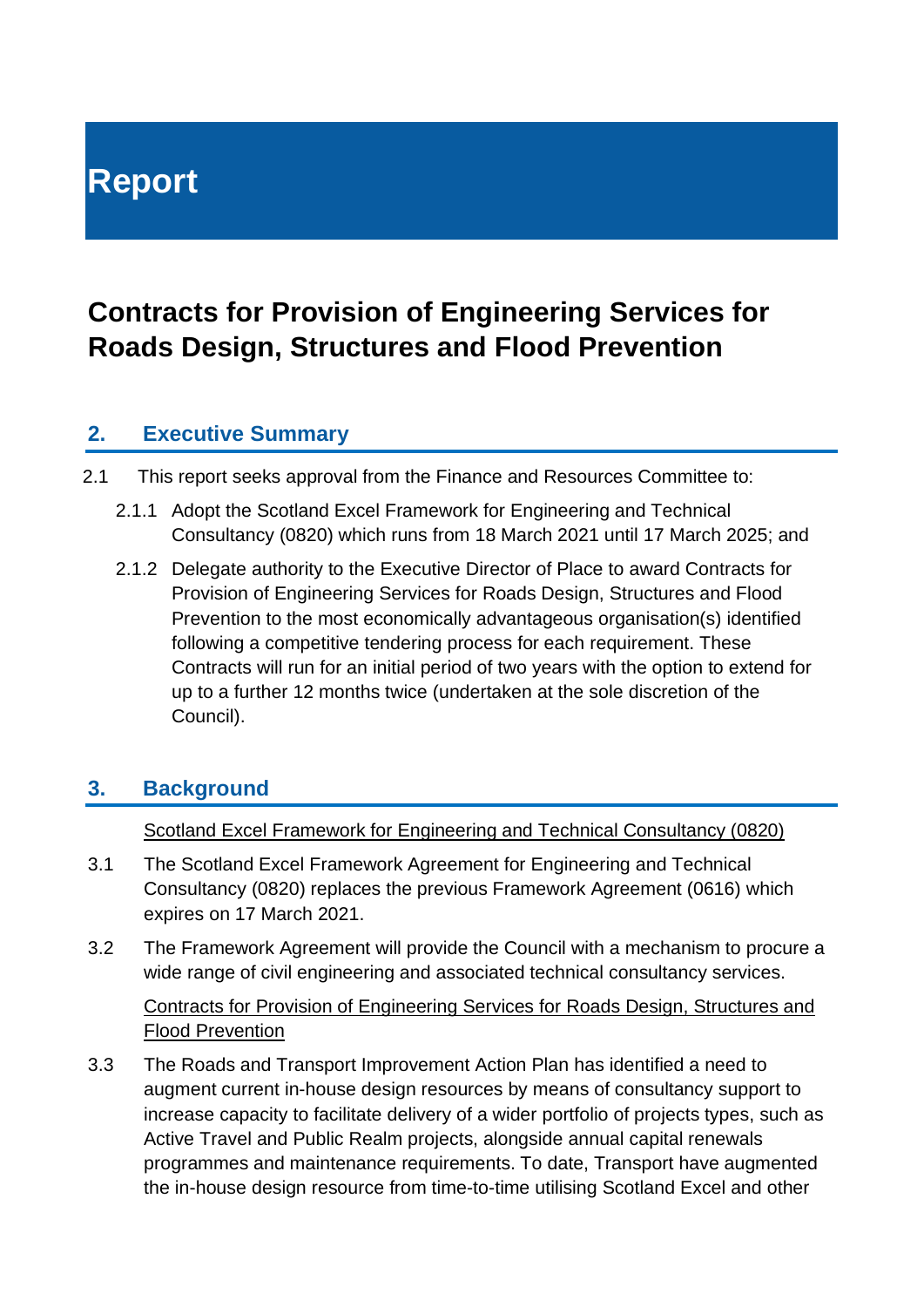internal and external professional services frameworks. The three new Contracts, for Roads Design, Structures and Flood Prevention, will each engender a collaborative working relationship with a single Consultant, working alongside inhouse staff to increase the level of available design resource to deliver annual programmes of work and provide specialist advice to help alleviate some of the challenges that have been encountered in the past.

- 3.4 Mini-competition 1 Roads Design: The condition of Edinburgh's roads is assessed annually as part of the Scottish Roads Maintenance Condition Survey (SRMCS), an independent survey of road conditions in all 32 Scottish local authorities. The survey provides each local authority with a Road Condition Index (RCI) which identifies the percentage of roads in need of maintenance. The City of Edinburgh Council (the Council) does not have adequate internal resource available to design and deliver all the approved capital carriageway and footway schemes. To address this and maximise capital scheme delivery, it is proposed to appoint a Consultant to supplement the in-house resource. This Contract will provide the service area with external resource to undertake the design and delivery of road schemes.
- 3.5 Mini-competition 2 Structures; This Contract will support the service area in the design and delivery of structures schemes. The construction of these will be subsequently procured through existing Council or National Frameworks, or through Public Contracts Scotland Quick Quote facility, where appropriate, depending on the scale and complexity of the project.
- 3.6 Mini-competition 3 Flood Prevention: This Contract will provide technical support in relation to flood prevention. This includes infrastructure inspection, design and delivery, and managing flood risk through planning, modelling, and strategic initiatives with Scottish Water and SEPA.

#### **4. Main report**

Scotland Excel Framework for Engineering and Technical Consultancy (0820)

- 4.1 Scotland Excel published a Prior Information Notice (PIN) on 24 April 2020 which generated 200 notes of interest and was followed by a consultation exercise. The User Intelligence Group, consisting of procurement and technical representatives, met on several occasions between October 2019 and May 2020 and helped shape the Framework requirements and tender methodology.
- 4.2 The Framework Agreement covers the following Lots: Lot 1 Roads and Structures, Lot 2 Transportation and Traffic, Lot 3 Environmental Engineering, Lot 4 Land Surveying, Lot 5 Drainage and Flooding, Lot 6 Geoenvironmental and Geotechnical, Lot 7 Coastal and Maritime, Lot 8 Master Planning and Lot 9 Project and Commercial Management.
- 4.3 To ensure maximum competition, Scotland Excel followed an open tender process and advertised the tender on the Official Journal of the European Union and the Public Contracts Scotland portal on 9 September 2020 with a deadline of 16 October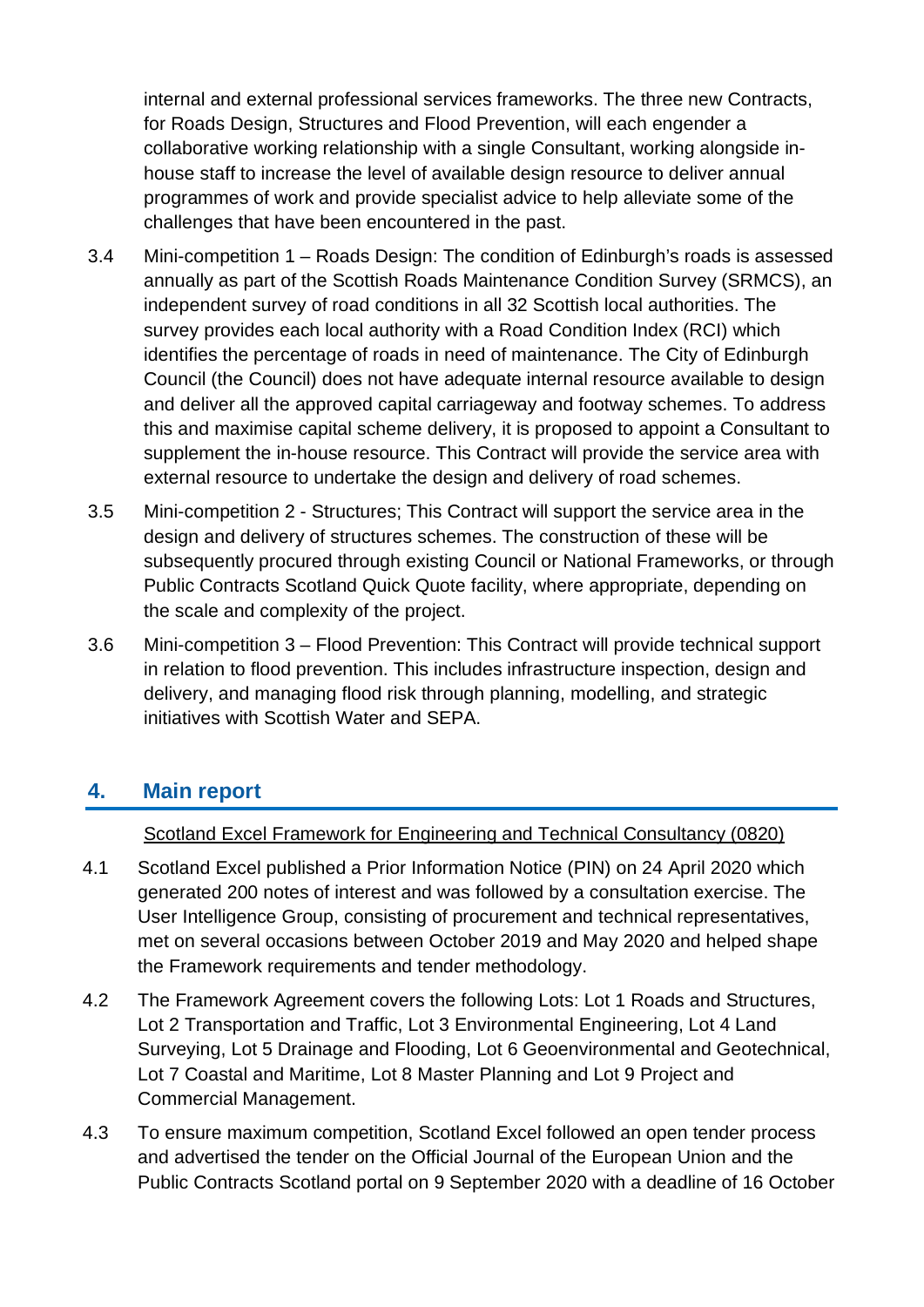2020. The tender process was conducted using the Public Contracts Scotland Tender system (PCS-T).

- 4.4 The offers were evaluated against the following criteria and weightings:
	- 4.4.1 Qualification (pass/fail): Qualification was conducted using the European Single Procurement Document (ESPD). Within the ESPD tenderers are required to answer a number of questions, including insurance, financial standing and quality management.
	- 4.4.2 Technical (60%): Tenderers were required to evidence their knowledge and experience by responding to core technical questions. These included their management arrangements for delivering the services, compliance with the community benefits method and their approach to fair work practices. In addition, lot specific technical questions were also asked in relation to technical merit, levels of innovation and sustainability.
	- 4.4.3 Commercial (40%): Tenderers were invited to offer rates for three separate pricing mechanisms: 1) hourly rates for a range of clearly specified professional roles within each lot; 2) hourly rates for a range of salary bands; and 3) fee and overhead percentages for instances where pricing is agreed under a cost reimbursable model. These pricing mechanisms support a range of pricing models that the Council can adopt in alignment with the nature of requirements.
- 4.5 Following analysis of 66 tenders received, Scotland Excel appointed 31 suppliers across nine lots as outlined in Appendix 1. 11 of the recommended suppliers are classed as SMEs. 30 of the 31 recommended suppliers pay the real Living Wage and commit to maintaining that for the duration of the framework and the remaining one supplier has committed to pay the real Living Wage to all employees (except volunteers, apprentices and interns) within two years.

#### Contracts for Provision of Engineering Services for Roads Design, Structures and Flood Prevention

- 4.6 Commercial and Procurement Services (CPS) and Roads & Transport Infrastructure intend to undertake mini-competitions utilising Lot 1 (Roads and Structures) and Lot 5 (Drainage and Flooding) from Scotland Excel's Framework Agreement for Engineering and Technical Consultancy (0820).
- 4.7 The Council will conduct mini-competitions assessing cost, experience, resources and performance to award each Contract to a single Consultant.
- 4.8 Tenders will be evaluated by Council Officers from Roads & Transport Infrastructure.
- 4.9 To quickly progress services on completion of the Tender, delegated authority is requested to allow the Executive Director of Place to award the Contracts when the outcomes of the procurement processes are reached.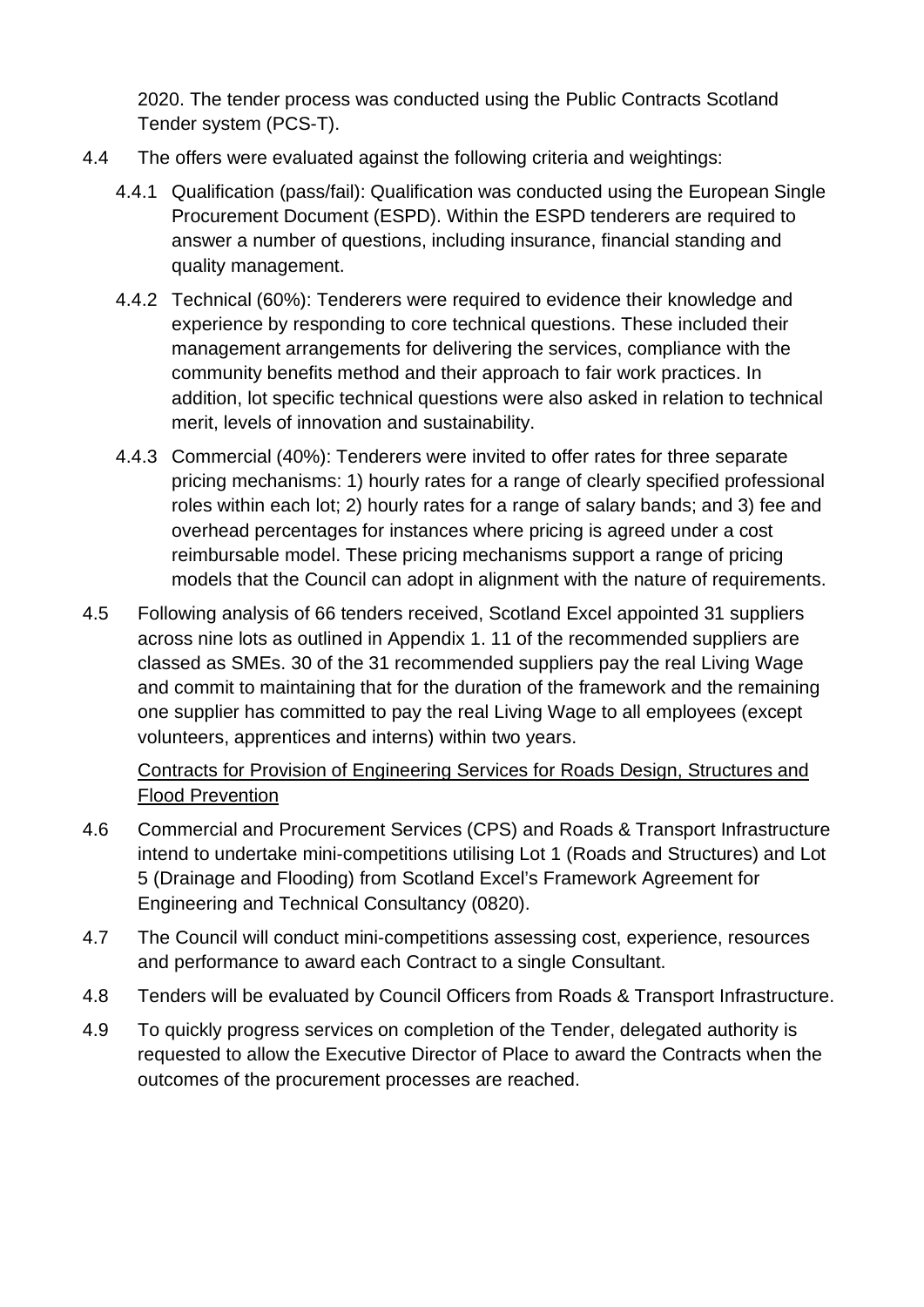## **5. Next Steps**

- 5.1 Subject to approval of delegation of authority by Finance and Resources Committee, approval to award to the most economically advantageous organisation will be requested from the Executive Director of Place when the outcome of the procurement process is reached.
- 5.2 Subject to approval of award by the Executive Director of Place, the Contract will commence on 1 May 2021 for an initial period of two years with the option to extend for up to a further 12 months twice (undertaken at the sole discretion of the Council).
- 5.3 The award will be reported to Finance and Resources Committee under the half yearly procurement report for Awards of Contracts.
- 5.4 Roads and Transport Infrastructure will ensure that effective contract management is delivered throughout the lifecycle of the Contract, in accordance with the Council's contract management framework and with the support of the Contracts and Grants Management Team, as necessary.

## **6. Financial impact**

Scotland Excel Framework for Engineering and Technical Consultancy (0820)

6.1 The value of the adoption will depend on individual call offs. Scotland Excel indicated that the estimated forecast savings for the City of Edinburgh Council will be approximately 3.8%.

Contracts for Provision of Engineering Services for Roads Design, Structures and Flood Prevention

- 6.2 The Contract value is estimated at between £400k £600k per annum for Roads Design, £100k – £150k per annum for Structures and £100 – £150k per annum for Flood Prevention for a minimum of two and a maximum of four years.
- 6.3 Rates will be fixed, subject to indexation, for the duration of the Contract.
- 6.4 Savings will be calculated based on the percentage difference between the average total of the successful organisations and the average total of all tenderer submission.
- 6.5 The costs associated with procuring each Contract are estimated to be between £10,000 and £20,000.

#### **7. Stakeholder/Community Impact**

Scotland Excel Framework for Engineering and Technical Consultancy (0820)

7.1 All suppliers had the opportunity to input into the Framework and a survey was carried out with 103 suppliers providing responses, of which 15 follow up meetings were held. This consultation exercise provided insight into the overall supply base,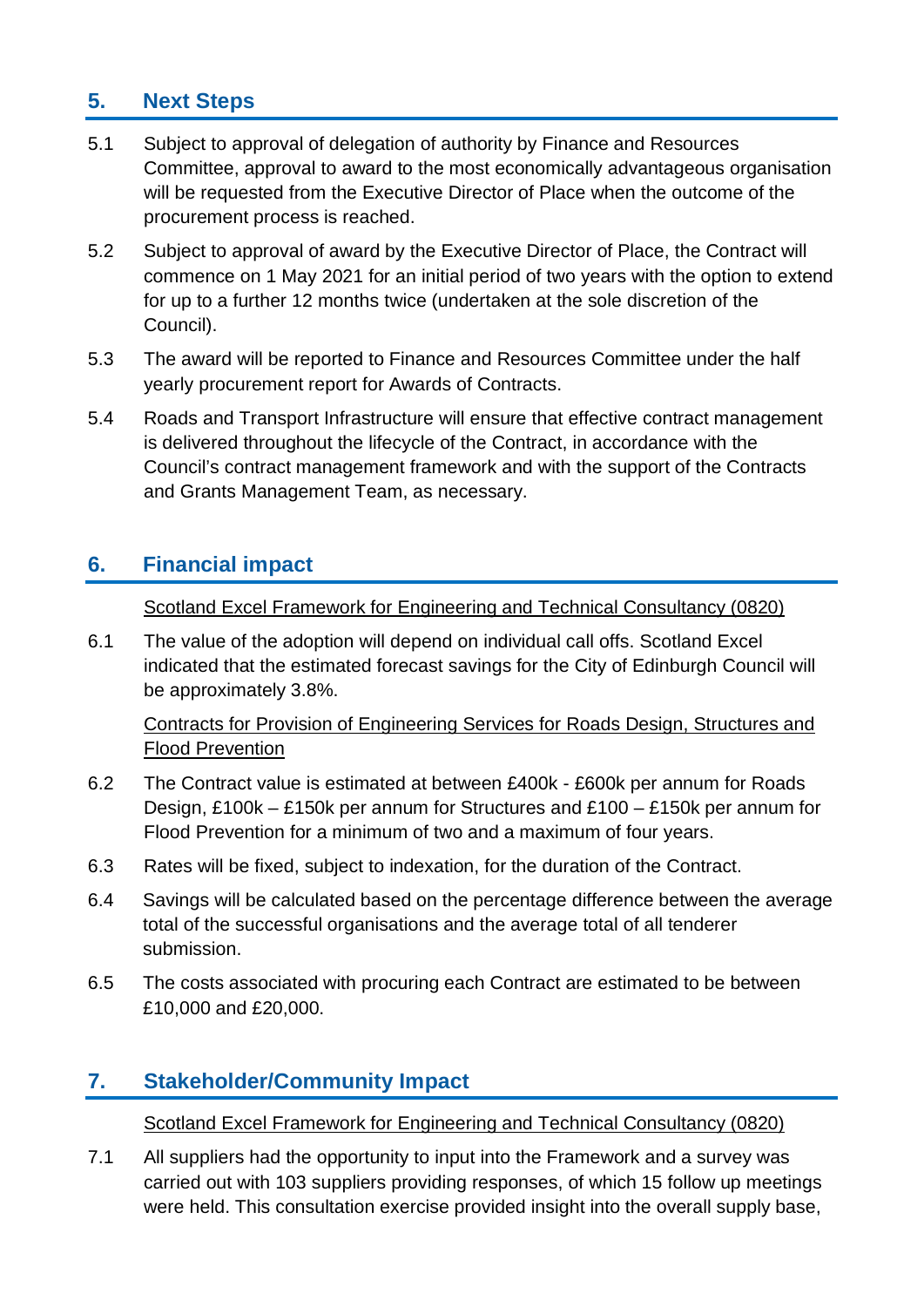typical contracting practices between Councils and consultants as well as emerging new services that consultants are providing, all of which helped inform the procurement strategy.

- 7.2 The User Intelligence Group, consisting of procurement and technical representatives, met on several occasions between October 2019 and May 2020 and helped shape the Framework requirements and tender methodology. Through the User Intelligence Group, several improvements were developed as part of this renewal framework, including the clarity of services for both councils and suppliers and community benefits model.
- 7.3 The Framework Agreement includes a community benefit approach designed to deliver local community benefits based on individual member spend thresholds. All 31 recommended suppliers have confirmed their acceptance.

Contracts for Provision of Engineering Services for Roads Design, Structures and Flood Prevention

- 7.4 There is a risk of reputational damage to the Council if the Roads Capital Investment and Structures Programmes are not delivered, or if the Council's response to flood risk is not progressed.
- 7.5 Community Benefits, Sustainability and Fair Work Practices including Living Wage will be part of the mini-competition evaluations and the Council's requirements have been communicated to the invited Consultants in the Specification.
- 7.6 The Contract to be recommended for award will be compliant with procurement regulations and the Contract Standing Orders.

## **8. Background reading/external references**

8.1 Scotland Excel (2021) Contract for Approval: Engineering and Technical Consultancy Framework. *Report by Chief Executive of Scotland Excel to Executive Sub-Committee on 29 January 2021.* Retrieved from: [https://renfrewshire.cmis.uk.com/renfrewshire/Meetings/tabid/70/ctl/ViewMeetingPu](https://renfrewshire.cmis.uk.com/renfrewshire/Meetings/tabid/70/ctl/ViewMeetingPublic/mid/397/Meeting/4678/Committee/80/SelectedTab/Documents/Default.aspx) [blic/mid/397/Meeting/4678/Committee/80/SelectedTab/Documents/Default.aspx](https://renfrewshire.cmis.uk.com/renfrewshire/Meetings/tabid/70/ctl/ViewMeetingPublic/mid/397/Meeting/4678/Committee/80/SelectedTab/Documents/Default.aspx)

#### **9. Appendices**

- 9.1 Appendix 1 Overview Appointed Suppliers Scotland Excel Framework per Lot
- 9.2 Appendix 2 Summary of Tendering and Tender Evaluation Process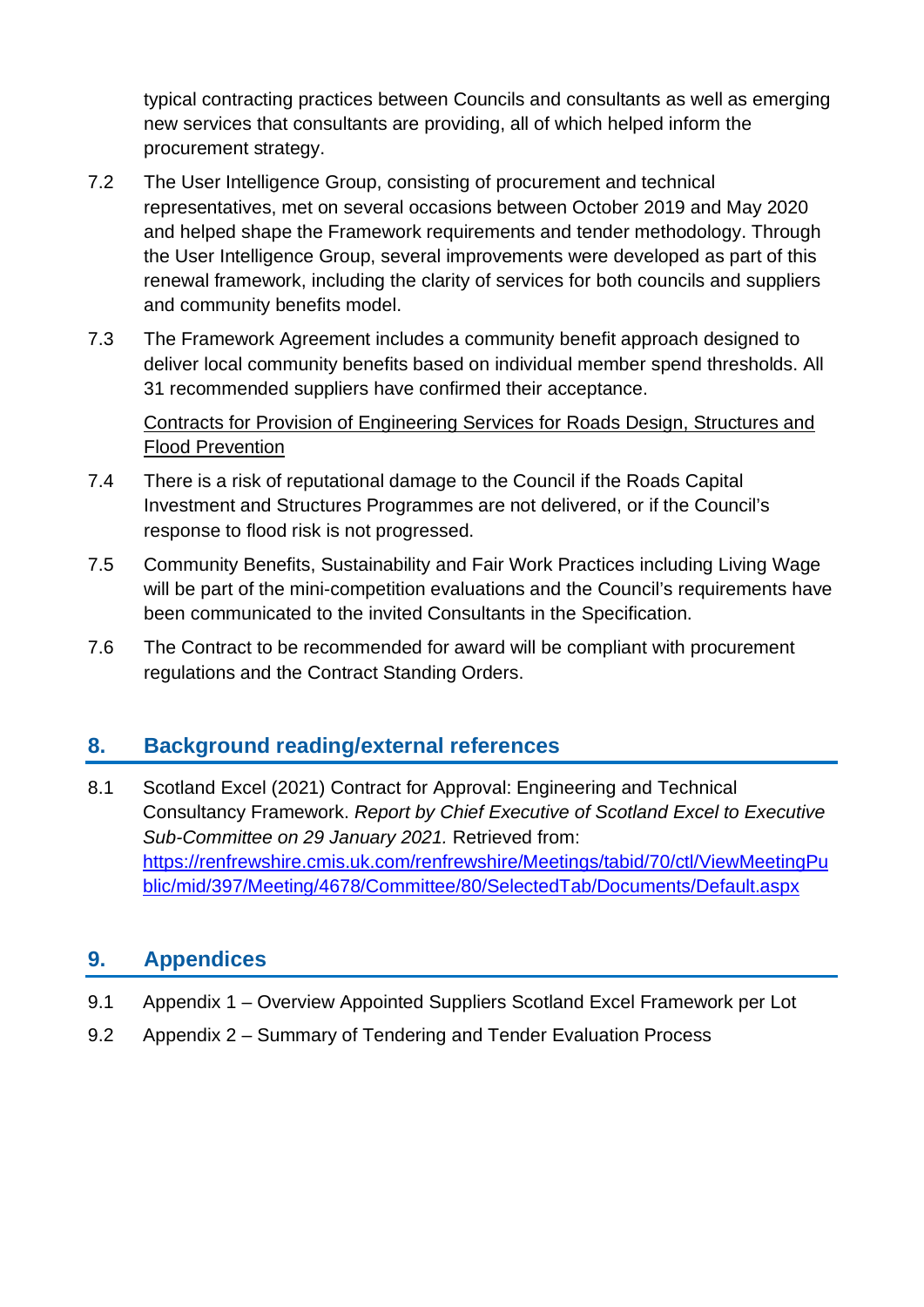# **Appendix 1 – Overview Appointed Suppliers Scotland Excel Framework per Lot**

| Lot $1 -$ Roads and Structures              |              |  |
|---------------------------------------------|--------------|--|
| <b>Tenderer</b>                             | <b>Score</b> |  |
| <b>Atkins Limited</b>                       | 89.6         |  |
| Amey OW Limited                             | 80.7         |  |
| <b>RPS Consulting Services Ltd</b>          | 80.3         |  |
| Gavin and Doherty Geosolutions (UK) Limited | 77.8         |  |
| Haskoningdhv UK Limited                     | 77.4         |  |
| <b>WSP UK Limited</b>                       | 75.5         |  |
| <b>Mott MacDonald Limited</b>               | 75.3         |  |
| <b>AECOM Limited</b>                        | 75.1         |  |
| <b>Sweco UK Limited</b>                     | 74.5         |  |
| <b>Stantec UK Limited</b>                   | 72.8         |  |
| Jacobs U.K. Limited                         | 72.7         |  |
| <b>Ironside Farrar Limited</b>              | 72.6         |  |
| <b>RSK Environment Limited</b>              | 72.1         |  |
| <b>Local Transport Projects Limited</b>     | 71.6         |  |

| Lot 2 – Transportation and Traffic            |       |
|-----------------------------------------------|-------|
| <b>Tenderer</b>                               | Score |
| <b>Atkins Limited</b>                         | 83.6  |
| <b>AECOM Limited</b>                          | 81.1  |
| <b>Stantec UK Limited</b>                     | 77.6  |
| Amey OW Limited                               | 75.4  |
| <b>Systra Limited</b>                         | 73.0  |
| Arcadis Consulting (UK) Limited               | 71.5  |
| <b>Mott MacDonald Limited</b>                 | 71.0  |
| <b>WSP UK Limited</b>                         | 68.9  |
| Jacobs U.K. Limited                           | 68.6  |
| <b>RPS Consulting Services Ltd</b>            | 67.9  |
| Waterman Infrastructure & Environment Limited | 67.5  |
| <b>Sweco UK Limited</b>                       | 66.8  |

| Lot 3 - Environmental Engineering  |       |
|------------------------------------|-------|
| Tenderer                           | Score |
| <b>Atkins Limited</b>              | 91.7  |
| Jeremy Benn Associates Limited     | 77.4  |
| <b>AECOM Limited</b>               | 76.7  |
| <b>Sweco UK Limited</b>            | 76.6  |
| <b>Mott MacDonald Limited</b>      | 75.4  |
| <b>RPS Consulting Services Ltd</b> | 74.6  |
| Amey OW Limited                    | 73.5  |
| Jacobs U.K. Limited                | 71.5  |
| <b>Stantec UK Limited</b>          | 71.5  |

| Lot 4 – Land Surveying         |       |  |
|--------------------------------|-------|--|
| Tenderer                       | Score |  |
| <b>Atkins Limited</b>          | 91.5  |  |
| <b>WSP UK Limited</b>          | 85.5  |  |
| Jeremy Benn Associates Limited | 84.4  |  |
| <b>AECOM Limited</b>           | 81.1  |  |
| <b>RSK Environment Limited</b> | 81.0  |  |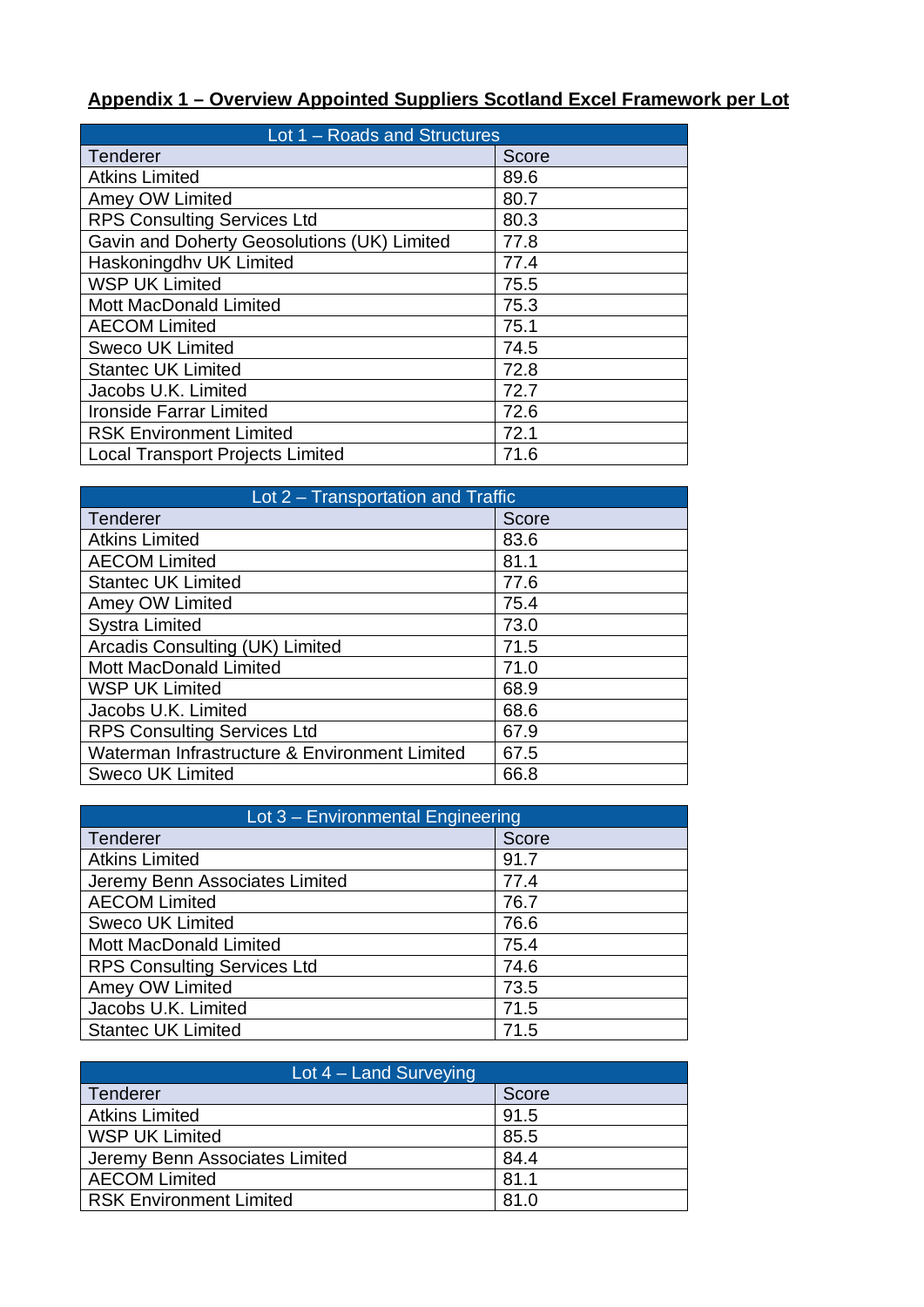| <b>IKM Consulting Ltd</b>                  | 80.6 |
|--------------------------------------------|------|
| <b>Systra Limited</b>                      | 78.7 |
| <b>Currie &amp; Brown UK Limited</b>       | 78.0 |
| Capita Property and Infrastructure Limited | 76.6 |
| <b>SAC Commercial Limited</b>              | 75.1 |
| <b>MHB Consultants Ltd</b>                 | 73.8 |
| <b>RPS Consulting Services Ltd</b>         | 72.2 |
| <b>Pell Frischmann Consultants Limited</b> | 71.8 |
| <b>Aird Geomatics Limited</b>              | 60.6 |

| Lot $5 -$ Drainage and Flooding    |       |
|------------------------------------|-------|
| Tenderer                           | Score |
| <b>Atkins Limited</b>              | 91.6  |
| Jeremy Benn Associates Limited     | 83.8  |
| <b>AECOM Limited</b>               | 79.4  |
| <b>RPS Consulting Services Ltd</b> | 78.3  |
| Haskoningdhv UK Limited            | 76.7  |
| <b>Mott MacDonald Limited</b>      | 74.8  |
| Sweco UK Limited                   | 72.7  |
| <b>RSK Environment Limited</b>     | 71.4  |
| <b>Stantec UK Limited</b>          | 71.1  |
| Amey OW Limited                    | 71.0  |
| Jacobs U.K. Limited                | 70.9  |

| Lot 6 - Geoenvironmental and Geotechnical     |       |
|-----------------------------------------------|-------|
| Tenderer                                      | Score |
| <b>Atkins Limited</b>                         | 93.1  |
| <b>Sweco UK Limited</b>                       | 82.0  |
| Waterman Infrastructure & Environment Limited | 78.9  |
| Jeremy Benn Associates Limited                | 78.2  |
| <b>RSK Environment Limited</b>                | 78.2  |
| <b>WSP UK Limited</b>                         | 77.3  |
| <b>Mott MacDonald Limited</b>                 | 76.8  |
| <b>RPS Consulting Services Ltd</b>            | 76.3  |
| Fairhurst                                     | 75.0  |
| Gavin and Doherty Geosolutions (UK) Limited   | 74.0  |
| <b>Stantec UK Limited</b>                     | 73.8  |
| <b>MHB Consultants Ltd</b>                    | 73.1  |
| Jacobs U.K. Limited                           | 72.6  |
| <b>AECOM Limited</b>                          | 72.3  |

| Lot 7 – Coastal and Maritime                |       |
|---------------------------------------------|-------|
| Tenderer                                    | Score |
| <b>Atkins Limited</b>                       | 84.4  |
| Jeremy Benn Associates Limited              | 79.7  |
| <b>RPS Consulting Services Ltd</b>          | 79.4  |
| Arcadis Consulting (UK) Limited             | 77.9  |
| <b>Wallace Stone LLP</b>                    | 75.6  |
| Haskoningdhy UK Limited                     | 73.7  |
| <b>AECOM Limited</b>                        | 73.4  |
| Gavin and Doherty Geosolutions (UK) Limited | 71.7  |
| <b>WSP UK Limited</b>                       | 70.6  |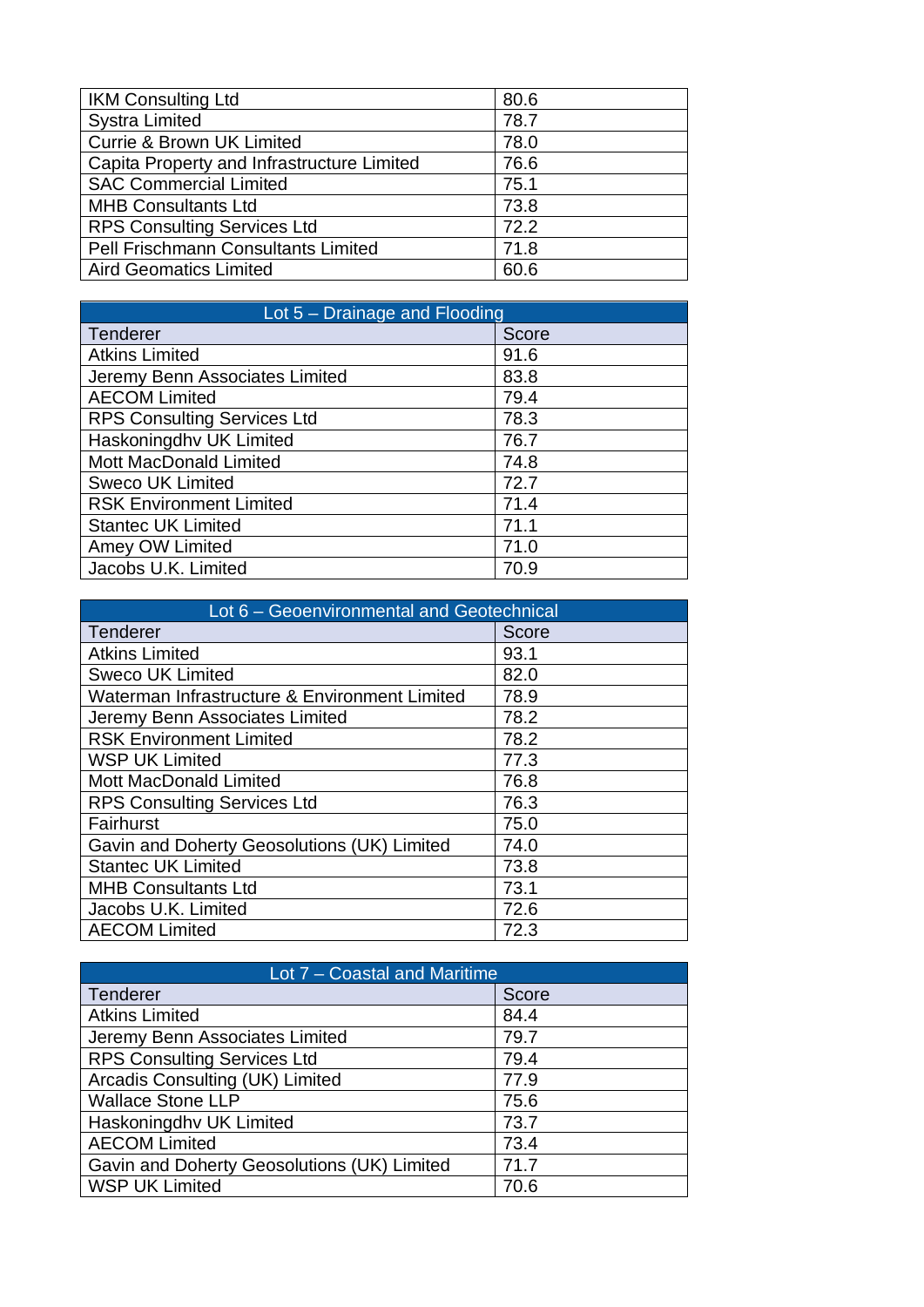| Lot $8$ – Master Planning          |              |
|------------------------------------|--------------|
| Tenderer                           | <b>Score</b> |
| <b>Atkins Limited</b>              | 84.1         |
| <b>RPS Consulting Services Ltd</b> | 73.1         |
| <b>Ironside Farrar Limited</b>     | 71.5         |
| <b>AECOM Limited</b>               | 71.5         |
| <b>Stantec UK Limited</b>          | 71.0         |
| Amey OW Limited                    | 69.9         |
| Arcadis Consulting (UK) Limited    | 68.1         |
| <b>Mott MacDonald Limited</b>      | 66.6         |
| <b>RSK Environment Limited</b>     | 64.3         |

| Lot 9 – Project and Commercial Management    |       |
|----------------------------------------------|-------|
| <b>Tenderer</b>                              | Score |
| <b>Atkins Limited</b>                        | 84.4  |
| Amey OW Limited                              | 80.8  |
| <b>Gardiner &amp; Theobald LLP</b>           | 72.6  |
| <b>Currie &amp; Brown UK Limited</b>         | 69.5  |
| Turner & Townsend Project Management Limited | 69.0  |
| Capita Property and Infrastructure Limited   | 68.3  |
| <b>Pick Everard</b>                          | 67.6  |
| IBI Group (UK) Limited                       | 66.4  |
| <b>RPS Consulting Services Ltd</b>           | 66.3  |
| <b>WSP UK Limited</b>                        | 64.9  |
| <b>Mott MacDonald Limited</b>                | 64.9  |
| Arcadis Consulting (UK) Limited              | 64.4  |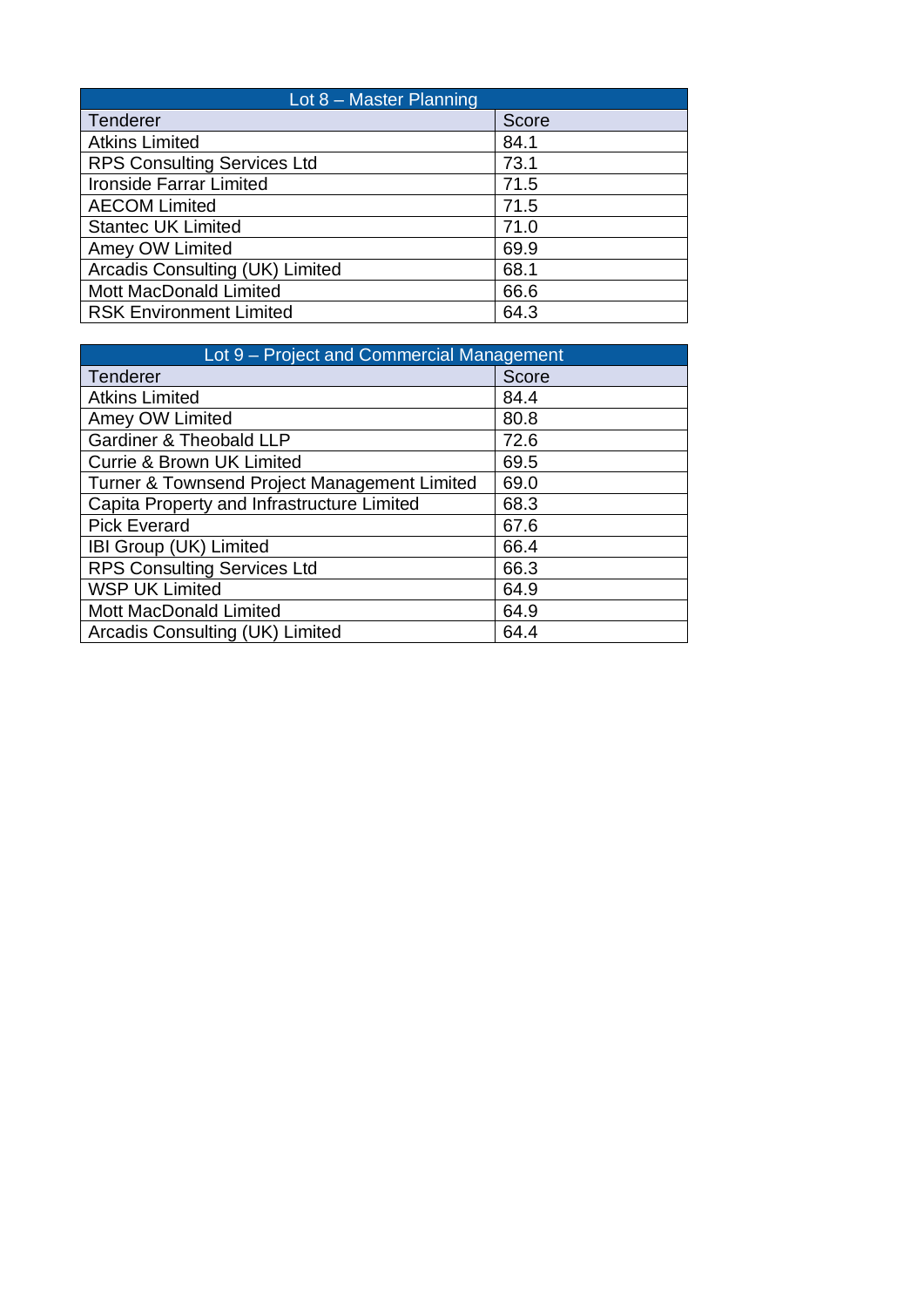# **Appendix 2 – Summary of Tendering and Tender Evaluation Process**

| CT2669 - Contract for Provision of Engineering Services<br><b>Mini-competition 1 - Road Design</b> |                                                                                                                                                                                                                                                                                                                                                                                                                            |
|----------------------------------------------------------------------------------------------------|----------------------------------------------------------------------------------------------------------------------------------------------------------------------------------------------------------------------------------------------------------------------------------------------------------------------------------------------------------------------------------------------------------------------------|
| <b>Contract Period</b>                                                                             | 1 May 2021 for an initial period of two years with the option to<br>extend for up to a further 12 months twice (undertaken at the<br>sole discretion of the Council)                                                                                                                                                                                                                                                       |
| <b>Estimated Contract Value</b><br>(including extensions)                                          | £1.6m - £2.4m (£400,000- £600,000 per annum)                                                                                                                                                                                                                                                                                                                                                                               |
| <b>Procurement Route Chosen</b>                                                                    | Mini-competition utilising Lot 1 (Roads and Structures) from<br>Scotland Excel's Framework Agreement for Engineering and<br>Technical Consultancy (0820).                                                                                                                                                                                                                                                                  |
| <b>Tenders Invited</b>                                                                             | <b>Atkins Limited</b><br>Amey OW Limited<br><b>RPS Consulting Services Ltd</b><br>Gavin and Doherty Geosolutions (UK) Limited<br>Haskoningdhy UK Limited<br><b>WSP UK Limited</b><br><b>Mott MacDonald Limited</b><br><b>AECOM Limited</b><br>Sweco UK Limited<br><b>Stantec UK Limited</b><br>Jacobs U.K. Limited<br><b>Ironside Farrar Limited</b><br><b>RSK Environment Limited</b><br>Local Transport Projects Limited |
| <b>Evaluation Team</b>                                                                             | Council Officers from Roads & Transport Infrastructure                                                                                                                                                                                                                                                                                                                                                                     |

| CT2669 - Contract for Provision of Engineering Services   |                                                                                                                                                                                                                                                                                                                                                                                                                     |
|-----------------------------------------------------------|---------------------------------------------------------------------------------------------------------------------------------------------------------------------------------------------------------------------------------------------------------------------------------------------------------------------------------------------------------------------------------------------------------------------|
| <b>Mini-competition 2 – Structures</b>                    |                                                                                                                                                                                                                                                                                                                                                                                                                     |
| <b>Contract Period</b>                                    | 1 May 2021 for an initial period of two years with the option to<br>extend for up to a further 12 months twice (undertaken at the<br>sole discretion of the Council)                                                                                                                                                                                                                                                |
| <b>Estimated Contract Value</b><br>(including extensions) | £400k - £600k (£100,000 - £150,000 per annum)                                                                                                                                                                                                                                                                                                                                                                       |
| <b>Procurement Route Chosen</b>                           | Mini-competition utilising Lot 1 (Roads and Structures) from<br>Scotland Excel's Framework Agreement for Engineering and<br>Technical Consultancy (0820).                                                                                                                                                                                                                                                           |
| <b>Tenders Invited</b>                                    | <b>Atkins Limited</b><br>Amey OW Limited<br><b>RPS Consulting Services Ltd</b><br>Gavin and Doherty Geosolutions (UK) Limited<br>Haskoningdhy UK Limited<br><b>WSP UK Limited</b><br><b>Mott MacDonald Limited</b><br><b>AECOM Limited</b><br>Sweco UK Limited<br><b>Stantec UK Limited</b><br>Jacobs U.K. Limited<br>Ironside Farrar Limited<br><b>RSK Environment Limited</b><br>Local Transport Projects Limited |